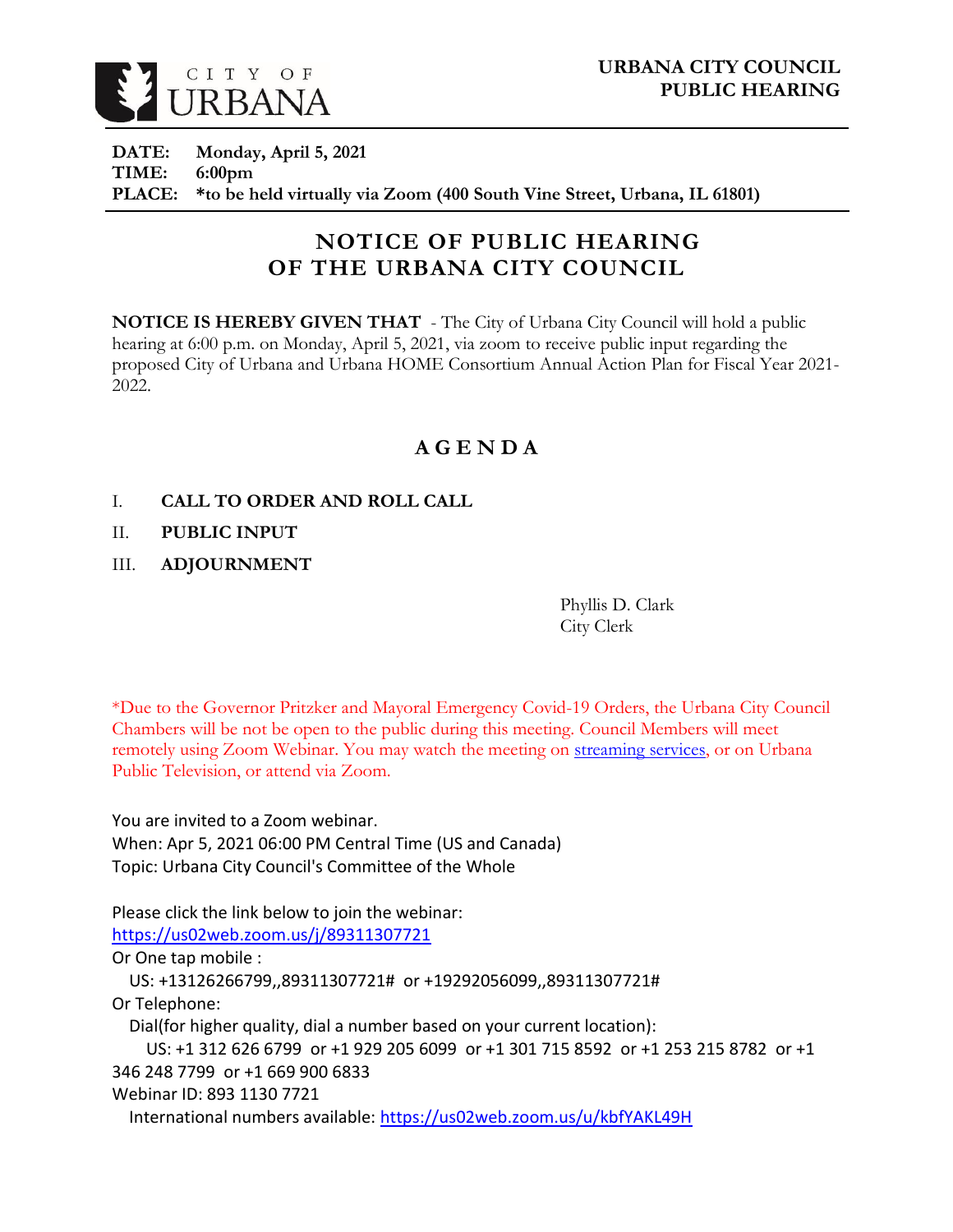### **PUBLIC INPUT**

The City of Urbana welcomes Public Input during open meetings of the City Council, the City Council's Committee of the Whole, City Boards and Commissions and other City-sponsored meetings. Our goal is to foster respect for the meeting process, and respect for all people participating as members of the public body, city staff, and general public. The City is required to conduct all business during public meetings. The presiding officer is responsible for conducting those meetings in an orderly and efficient manner.

Public Input will be taken in the following ways:

#### **Zoom Webinar Participant**

Click on the link listed in the agenda to join the Webinar. You must provide your name and email address in order to join the Webinar. If you wish to speak during Public Input, "raise your hand" and wait to be called on by the meeting host. You must state your first and last name for the meeting record. Participants will be muted except when they are called on to speak; video will remain off for all members of the public when speaking.

#### **Telephone Participant**

Call the phone number listed on the Agenda. Enter the Webinar ID followed by the # key. All callers are muted by default. If you wish to speak, "raise your hand" by pressing \*9 once. When you are called on by the host or presiding officer you will be un-muted. You must state your first name and last name for the meeting record.

#### **Email Input**

Public comments must be received prior to the closing of the meeting record (at the time of adjournment unless otherwise noted) at the following: [citycouncil@urbanaillinois.us.](mailto:citycouncil@urbanaillinois.us) The subject line of the email must include the words "PUBLIC INPUT" and the meeting date. Your email will be sent to all City Council members, the Mayor, City Administrator, and City Clerk. Emailed public comments labeled as such will be incorporated into the public meeting record, with personal identifying information redacted. Copies of emails will be posted after the meeting minutes have been approved.

#### **Written Input**

Any member of the public may submit their comments addressed to the members of the public body in writing. If a person wishes their written comments to be included in the record of Public Input for the meeting, the writing should so state. Written comments must be received prior to the closing of the meeting record (at the time of adjournment unless otherwise noted).

#### **Verbal Input**

Protocol for Public Input is one of respect for the process, and respect for others. Ridicule, obscene or profane language, lack of respect for others, and personal attacks are not acceptable behavior. Public Input shall not be used to air personal grievances. Speakers should address all comments to the public body as a whole and not to individual members or City staff.

Public comment shall be limited to no more than four (4) minutes per person. The Public Input portion of the meeting shall total no more than one (1) hour, unless otherwise shortened or extended by majority vote of the public body members present. The presiding officer or the city clerk or their designee, shall monitor each speaker's use of time and shall notify the speaker when the allotted time has expired. All public commentsshould be addressed to the public body as a whole. A person may participate and provide Public Input once during a meeting and may not cede time to another person, or split their time if Public Input is held at two (2) or more different times during a meeting. The presiding officer may give priority to those persons who indicate they wish to speak on an agenda item upon which a vote will be taken.

The presiding officer or public body members shall not enter into a dialogue with citizens. Questions from the public body members shall be for clarification purposes only. Public Input shall not be used as a